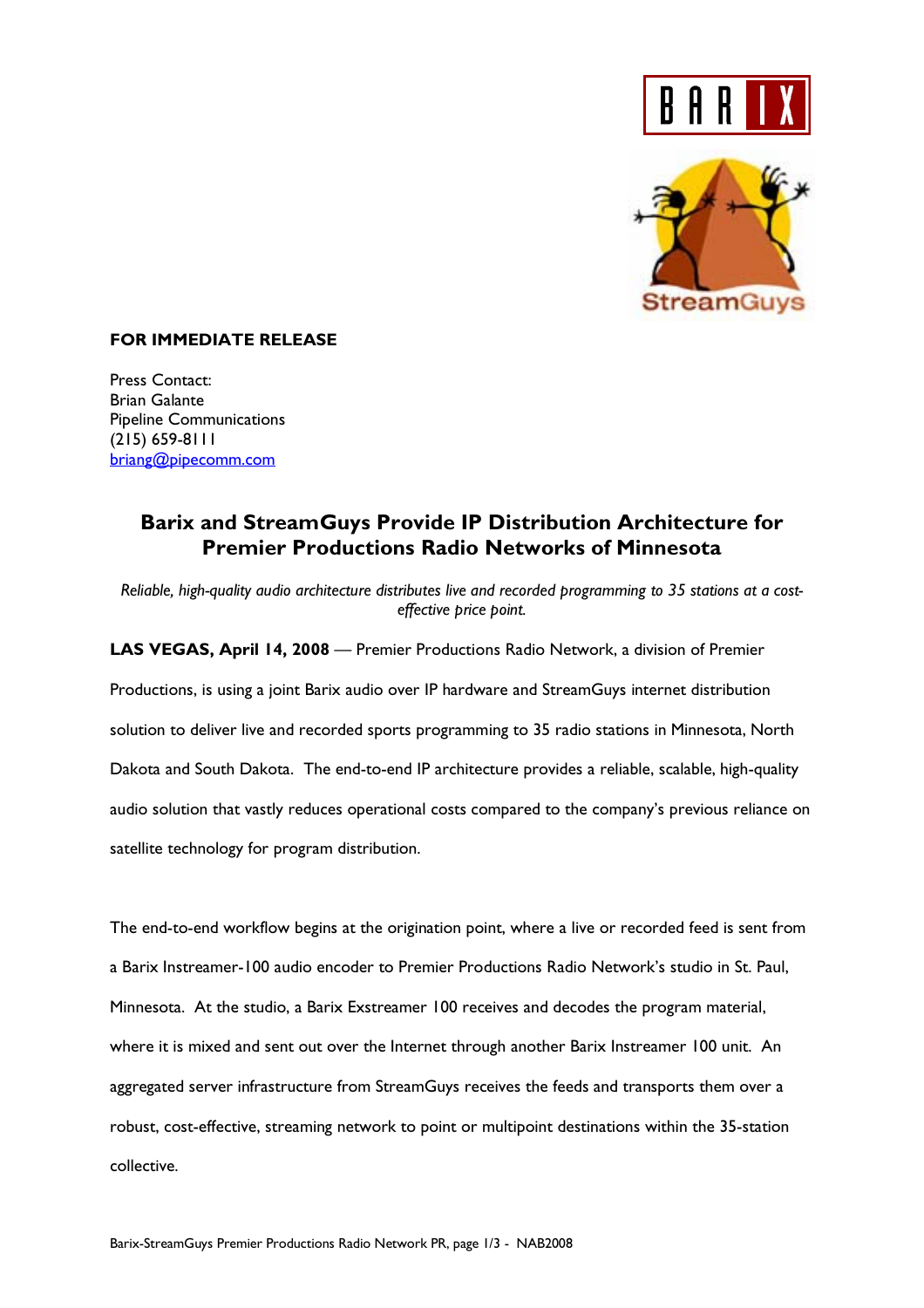Each of the 35 stations has an Exstreamer 100 at their studios to receive and decode the signals, along with tone decoders to trigger advertisements, station identification, and to signal start and end times for each feed. The Barix and StreamGuys solution maintains outstanding quality throughout the transport architecture, with built-in redundancy at every level to ensure the stream is playing out live at all times. The solution also takes advantage of Barix and StreamGuys RTP (real-time protocol) solution to ensure consistent ultra-low latency of live signals at the receive sites.

"More radio stations are migrating to IP from satellite distribution these days because of the noticeable reduction in monthly costs," said Matt Wallace, owner of Premier Productions Radio Network. "On top of the monthly costs, satellite receivers at many radio stations are aging and breaking down, and it can cost upwards of \$2000 to replace them. IP technology and distribution platforms from companies like Barix and StreamGuys are becoming more popular because of these costs and reliability issues, and the trends point to this type of replacement cycle happening around the world."

According to Wallace, the radio stations in his network have been extremely pleased with the audio quality of the solution, which is attained by distributing compressed audio at 80 kbps to the destination Exstreamers, with higher bit rates earlier in the chain. Set up is simple: The Exstreamers are assigned static IP addresses in St. Paul and shipped to the studios for "plug and play" installation. The simple operation ensures that no in-studio monitoring is required for automated programming scenarios. The StreamGuys distribution architecture eliminates the costs of leasing T1 lines for longdistance distribution, and provides plenty of bandwidth to maintain high audio quality throughout the chain.

"Rural radio stations are especially guarded about spending money due to limited budgets, so it's crucial to provide them with equipment that is reliable and that can be automated without the need for a studio operator or on-site engineer, and Barix meets those requirements," said Wallace. "And with StreamGuys, I don't have to worry about the stations receiving their feeds. Once the feeds leave my studio they goes directly to the destination studios in a redundant configuration. If one